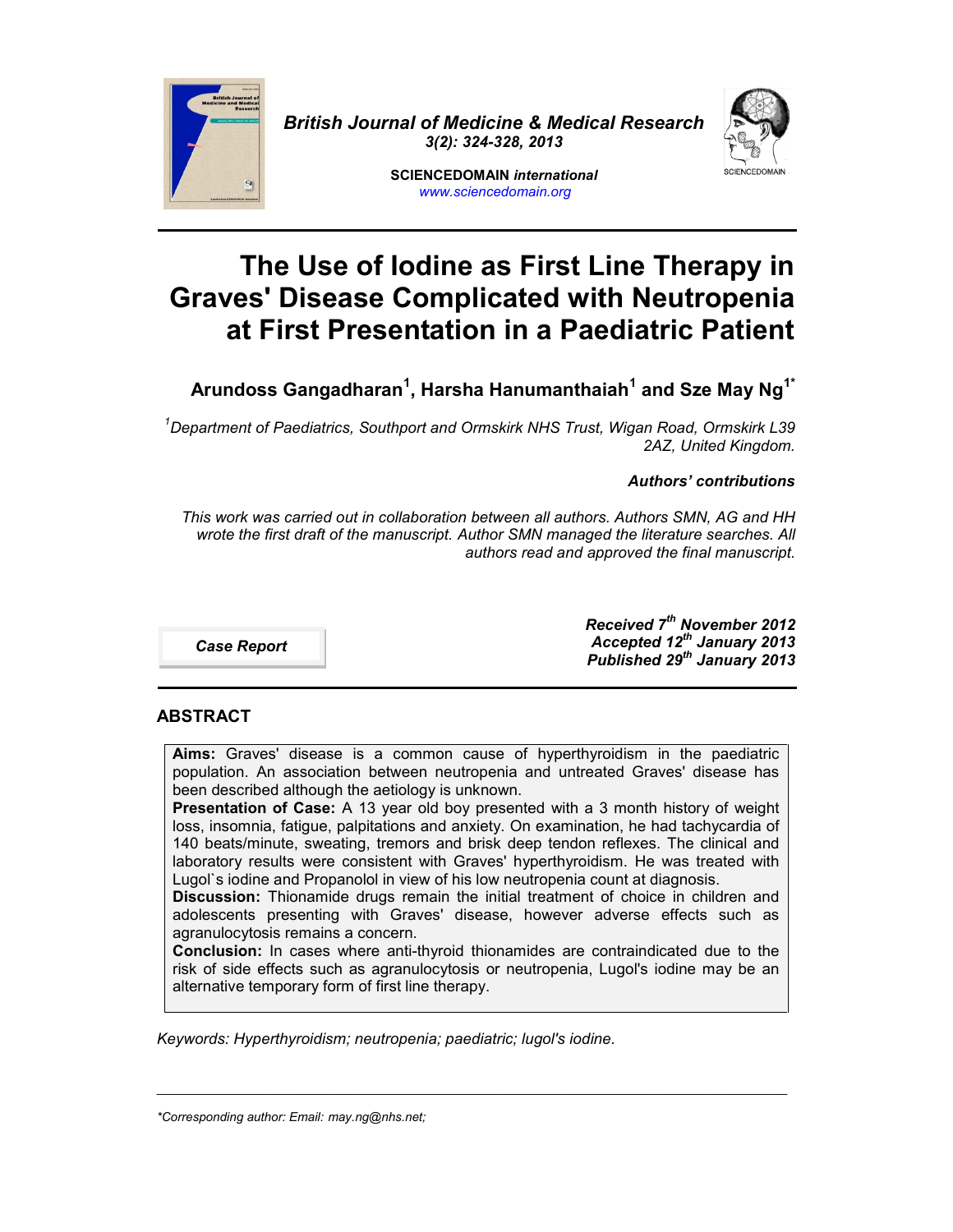#### **1. INTRODUCTION**

Graves' disease is the most common cause of hyperthyroidism in the paediatric age group [1]. This potentially life threatening condition often encounters many complications during its initial phase and subsequent management. Children and adolescents with Graves' disease can be treated with antithyroid thionamide drugs, radioactive iodine, or thyroidectomy [2]. The choice of therapy is determined by an individual consideration of the risks and benefits of the three treatment modalities. The choices for initial treatment of patients with Graves' disease differ in various countries, and many physicians prefer to administer thionamide drugs as the first choice of treatment for thyrotoxic children and adolescents [3].

Prior to the 1940s, iodine had been successfully used to treat goitre before thionamide drugs were available [4,5]. Iodine in the form of Lugol's solution (iodine 5% potassium iodide 15%) was also used to treat exopthalmic goitre and used in the preparation prior to thyroidectomy [6,7].

We report a case of Graves' disease complicated by neutropenia at first presentation in a 13 year old boy. We describe the successful use of Lugol's iodine as a temporary first line treatment for treating the thyroid crisis.

#### **2. PRESENTATION OF CASE**

A 13 year old boy presented with a 3 month history of weight loss, insomnia, fatigue, palpitations and anxiety. On examination, he had tachycardia of 140 beats/minute, sweating, tremors and brisk deep tendon reflexes. Both lobes were palpable, smooth in consistency and diffusely enlarged, measuring 6x7 cm. There was no extension of the thyroid gland retrosternally. There was no exophthalmos, extraocular muscle weakness or lid lag. His blood pressure was noted to be 135/75 and there were no other systemic signs of autoimmune disorders. In his past medical history, he had a prior 2-year history of orthostatic proteinuria of unknown aetiology and was under the care of nephrologists. There was no family history of autoimmune or hearing problems.

Blood investigations revealed a thyroid stimulating hormone (TSH) that was undetectable (reference range 0.5-5 iU/L), free thyroxine (FT4) of 32.9pmol/L (reference range 10-24 pmil/L), TSH receptor antibodies (TRAb) were 85 U/L (reference range < 15.0 U/L), haemoglobin 11.5 g/L (reference range 11.5-13.5 g/L), total WBC 3.3 x10<sup>9</sup>/L (reference range 5.0-17.0 x10<sup>9</sup>/L), a neutrophil count of <1.5 x10<sup>9</sup>/L (reference I range 1.5-8.5 x10<sup>9</sup>/L), and a platelet count of 137 x10<sup>9</sup>/L (reference range 140-440 x10<sup>9</sup>/L). TRAb was measured by an in-house enzyme-linked immunosorbent assay. Tests of thyroid peroxidase antibodies, and thyroglobulin antibodies were negative. There was no previous documented neutropenia. His anti-nuclear antibody (ANA) and antineutrophil cytoplasmic antibody **(**ANCA) antibodies were negative and other autoimmune diseases were excluded.

The clinical and laboratory results were consistent with Graves' hyperthyroidism. He was commenced on propanolol and Lugol's iodine at 0.2mls three times a day. He showed rapid clinical improvement with a normal neutrophil count after 16 days on treatment. He was then commenced on Carbimazole and propanolol, for a further 14 days and subsequently started on a "Block and replace" regimen where thyroid hormone production is suppressed by instituting a higher dose of anti-thyroid drug treatment with additional levothyroxine treatment. He showed rapid clinical improvement with a normal neutrophil count after 16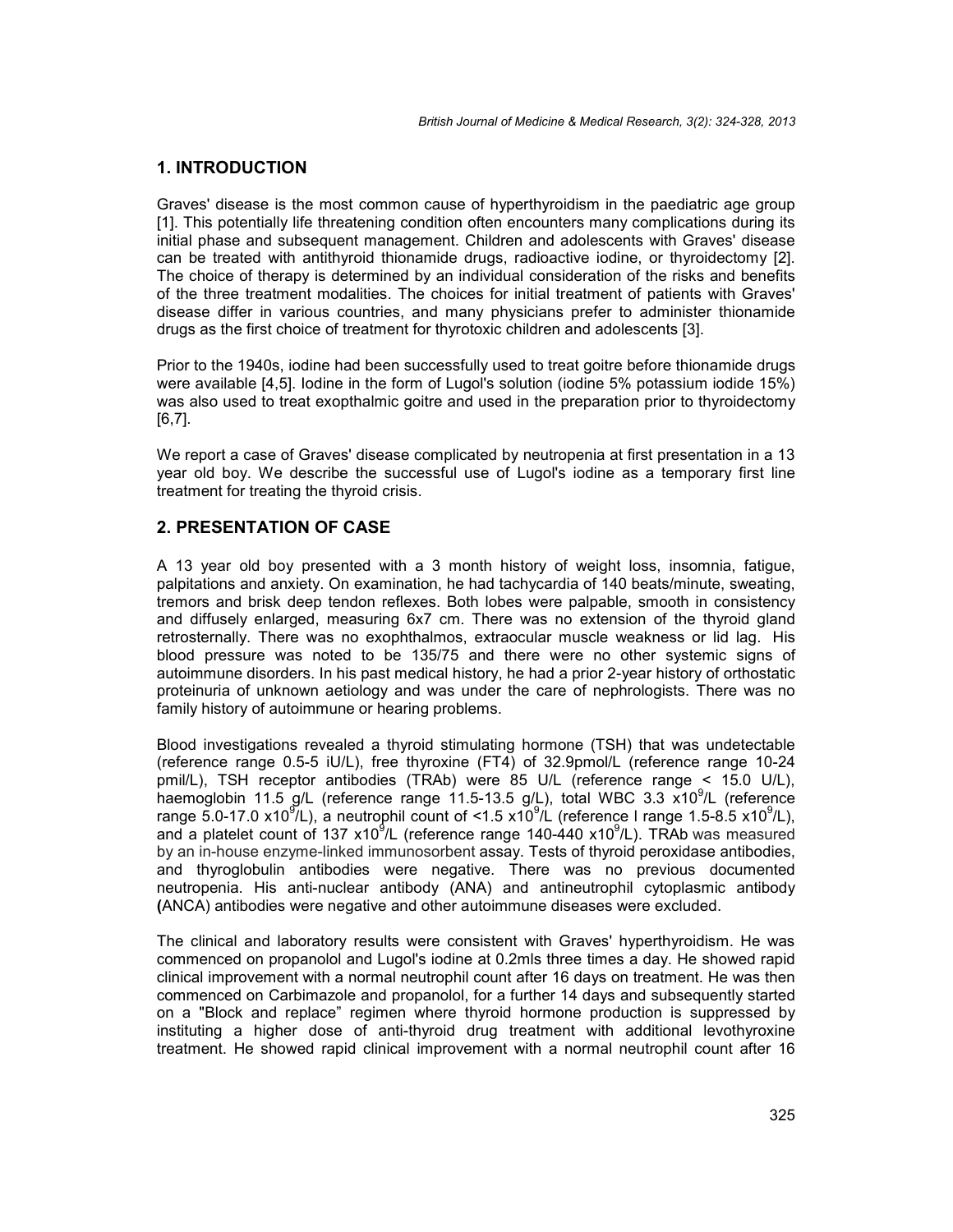days on treatment. He later underwent total thyroidectomy after 6 months on thionamides and levothyroxine with no complications during that period due to patient choice. He is now stable on lifelong levothyroxine replacement therapy with normalised thyroid function measured serially.

# **3. DISCUSSION**

Disorders of granulopoiesis in untreated Graves' disease have been described in the literature [8,9]. The incidence of neutropenia in hyperthyroid patients has been reported to be between 5 to 18% [9]. The aetiology of neutropenia is not known and treatment of neutropenic Graves' patients with thionamide drugs have resulted in normalisation of the neutrophil count [9]. While antithyroid thionamide drugs remain the initial treatment of choice in children and adolescents with Graves' disease, adverse effects related to thionamide drugs and their dose regimen have been widely reported, and agranulocytosis is thought to be the most severe side effect of antithyroid drugs. Thionamide-induced antineutrophil cytoplasmic antibody (ANCA)-related vasculitis and nephritis has also been reported in the literature [10]. In cases of confirmed agranulocytosis, thionamides must be stopped and often complete resolution of granulocytes occurs after 7 to 14 days. Granulocyte-colony stimulating factor may be used to shorten the recovery period. Re-challenge of the same drug or an alternative thionamide is not recommended because the risk of recurrence of agranulocytosis outweighs the benefits of therapy. In these circumstances, the alternative treatment is surgery of radioactive iodine [2].

Lugol's iodine has been used to prepare thyrotoxic patients undergoing thyroidectomy [7]. Lugol's iodine mode of action by a reduction in the rate of blood flow, thyroid vascularity and friability of the toxic thyroid gland resulting in reduced thyroid hormone production [11]. Iodine in supraphysiologic doses also acts to decrease the synthesis of new thyroid hormone (the Wolff–Chaikoff effect) and to decrease the release of preformed hormone from the thyroid. The Wolff–Chaikoff effect can be seen within 24 hours of iodine administration and is maximal at approximately 10 days of treatment [5]. Patients with normal thyroid reserve can escape from the Wolff–Chaikoff effect and resume thyroid hormone production. Hyperthyroid subjects, however, have abnormalities in iodine regulation and may use the excess iodine as a substrate for even more thyroid hormone production, resulting in worsening hyperthyroidism. As a result, iodine is generally not given in the absence of pretreatment with antithyroid drugs to prevent an iodine-induced thyrotoxicosis (the Jod–Basedow effect) [8].

Our index case was treated with Lugol`s iodine for short period of time in view of his low neutropenia count at diagnosis. It was felt that starting our patient on thionamides may risk exacerbating the neutropenia and therefore the treatment was perceived to be contraindicated at that time. He subsequently received carbimazole when his neutrophils counts returned to normal. Six months after the diagnosis he had a total thyroidectomy due to patient choice and he had no post operative metabolic complications.

The authors do not believe that the presence of neutropenia was an absolute contraindication for use of thionamides but the risk of agranulocytosis due to thionamides is well described and there is a real and absolute risk of inducing further neutropenia by thionamides, even if the risk was considerably low. It was however, also recognised that hyperthyroidism may worsen if thyroid escape from the Wolff-Chaikoff effect occur due to the use of iodine in the initial treatment and this was done with absolute caution.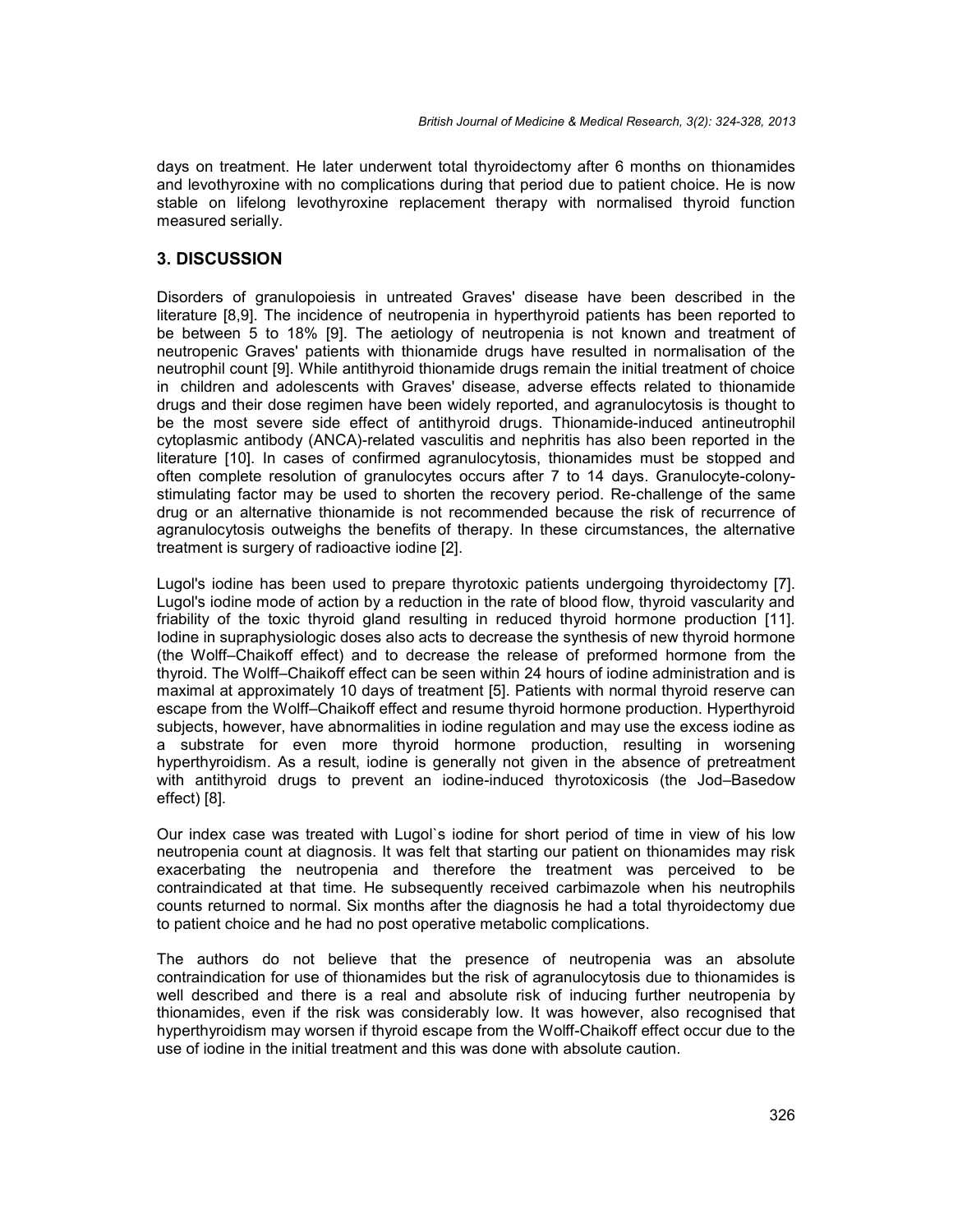This report highlights the use of Lugol's iodine in hyperthyroidism in a paediatric patient presenting with neutropenia. Although worsening of thyrotoxicosis with iodine as primary therapy could be deemed as unethical or untenable, there is strong evidence in the past, prior to the introduction of thionamides (pre 1940s) that suggests that the primary use of iodine in hyperthyroidism is safe and acceptable.

#### **4. CONCLUSION**

In cases where anti-thyroid thionamides are contraindicated due to the risk of side effects such as agranulocytosis or neutropenia, Lugol's iodine may be an alternative temporary form of first line therapy. Lugol's iodine leads to an initial reduction in organification and hormone synthesis and may be used with caution, in an acute short term treatment of thyrotoxicosis complicated by neutropenia.

# **CONSENT**

All authors declare that 'written informed consent was obtained from the patient/guardian for publication of this case report.

#### **COMPETING INTERESTS**

Authors have declared that no competing interests exist.

# **REFERENCES**

- 1. Raza J, Hindmarsh PC, Brook CG. Thyrotoxicosis in children: thirty years' experience. Acta Paediatr. 1999;88:937-41.
- 2. Birrell G, Cheetham T. Juvenile thyrotoxicosis; can we do better? Arch Dis Child. 2004;89:745-50.
- 3. Rivkees SA. Pediatric Graves' disease: controversies in management. Horm Res Paediatr. 2010;74:305-11.
- 4. Graham D. The Use and Abuse of Iodine in the Treatment of Goitre. Can Med Assoc J. 1924;14:821-3.
- 5. Beebe SP. Iodine in the treatment of goiter. M Rec. 1921;99:996-9.
- 6. Starr P, Walcott HP, Segall HN. The effect of iodine in exophthalmic goiter. Arch Intern Med. 1924;34:355-64.
- 7. Plummer WA. Iodine in the treatment of goitre. Med Clin N Am. 1925;8:1145-51.
- 8. Pramyothin P, Leung AM, Pearce EN, Malabanan AO, Braverman LE. Clinical problem-solving. A hidden solution. N Engl J Med. 2011;365:2123-7.
- 9. Ford HC, Carter JM. The haematology of hyperthyroidism: abnormalities of erythrocytes, leucocytes, thrombocytes and haemostasis. Postgrad Med J. 1988;64:735-42.
- 10. Sato H, Hattori M, Fujieda M, et al. High prevalence of antineutrophil cytoplasmic antibody positivity in childhood onset Graves' disease treated with propylthiouracil. J Clin Endocrinol Metab. 2000;85:4270-3.